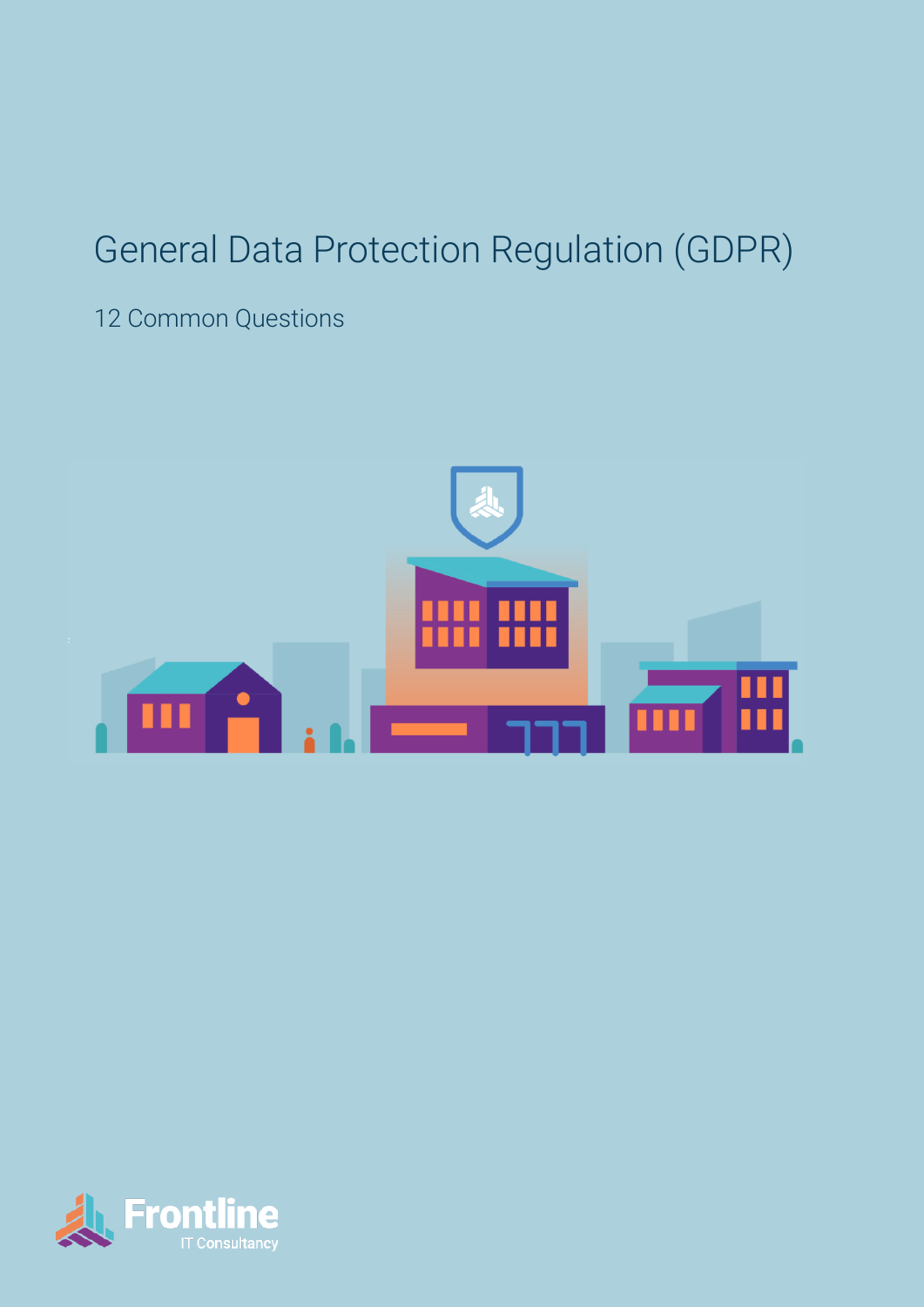



### General Data Protection Regulation (GDPR) - An Overview

Frontline has been a hosting provider for many years and over recent years has become ISO 27001 accredited to ensure that our Information Security policies and procedures adhere and align to the Data Protection Act 1998.

Since the start of 2017, Frontline has been focussed on preparation for GDPR which comes into full effect on May 25th 2018. Following regular engagement with our customers, here are the 12 most commonly discussed points around GDPR, with the summarised responses or actual extracts from the regulation itself:

### 1. What is it:

a. A regulation designed to protect 'personal data', which is any personally identifiable information (PII) held or stored on individuals within the EU.

### 2. GDPR scope and definition of personal data:

a. This regulation applies to all companies, businesses or organisations worldwide that process personal data of citizens within the EU, in this regard, it is the first global data protection law.

i. Article 2 of GDPR now stipulates the scope as:

- 1. This Regulation applies to the processing of personal data wholly or partly by automated means and to the processing other than by automated means of personal data which form part of a filing system or are intended to form part of a filing system.
- 2. This Regulation shall be without prejudice to the application of Directive 2000/31/EC, in particular of the liability rules of intermediary service providers in Articles 12 to 15 of that Directive.

ii. Article 4 includes the following definition:

- 1. 'personal data' means any information relating to an identified or identifiable natural person ('data subject'); an
- 2. identifiable natural person is one who can be identified, directly or indirectly, in particular by reference to an
- 3. identifier such as a name, an identification number, location data, an online identifier or to one or more factors
- 4. specific to the physical, physiological, genetic, mental, economic, cultural or social identity of that natural person;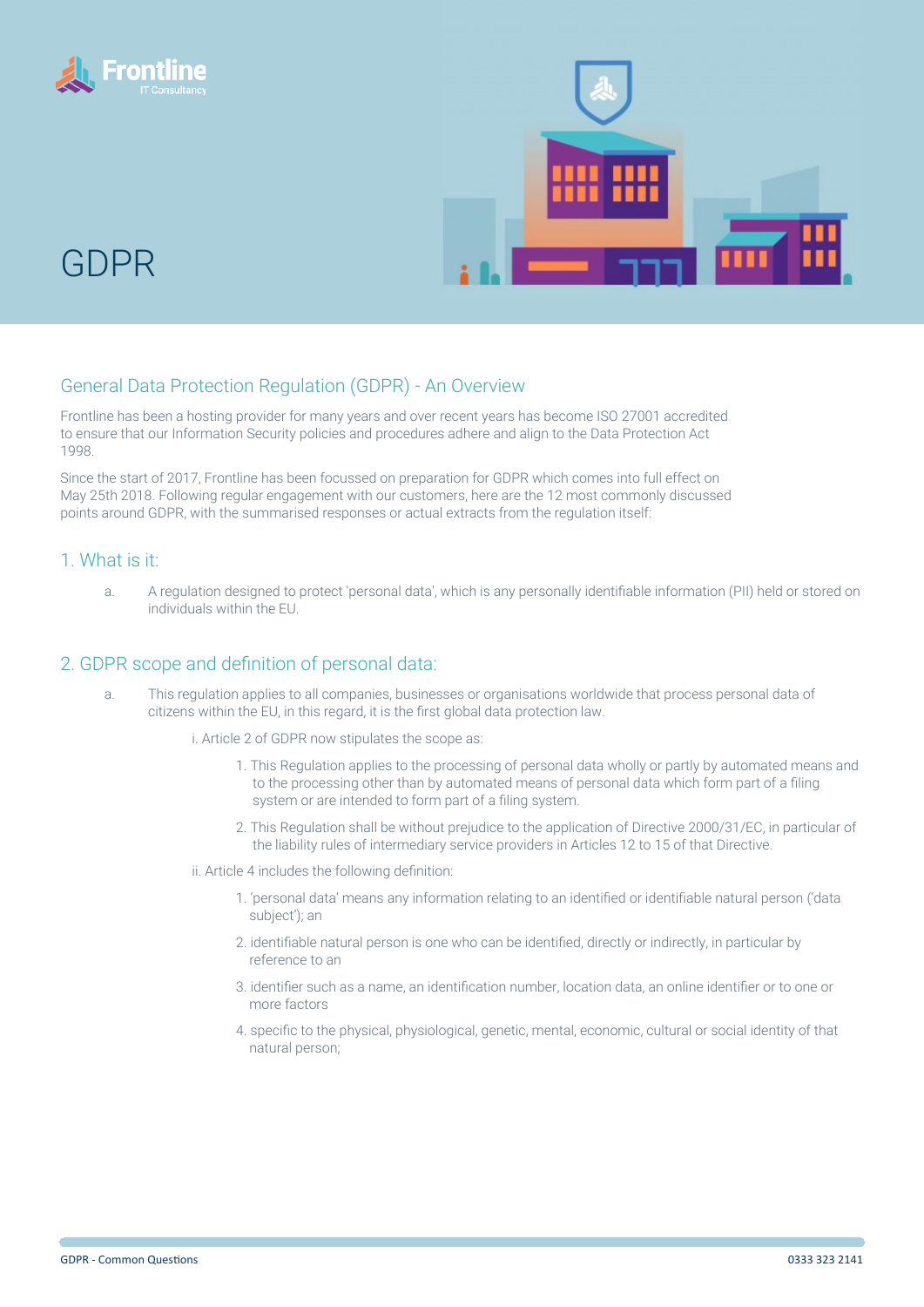



### 3. Obtaining consent to use personal data / PII:

- a. Consent must be given to use personal data and the data controller / data processor must be able to provide evidence that consent has been given
- b. Simple language must be used when asking for consent
- c. Clarity needs to be provided on how the information will be used
- d. Silence or inactivity can no longer be assumed as consent
- e. Data controller / processor MUST be able to prove clear and affirmative consent to process that data (Art 4, ref 11)

#### 4. Data Protection Officer:

- a. Is required as defined in section 4, Article 37 and will be responsible when processing is carried out by a controller whose core activities consist of processing operations that require regular and systematic monitoring of the data subjects on a large scale, or where the core activities of the controller or the processor consist of processing on a large scale of special categories of personal data and data relating.
- b. Any company who depends on processing of personal information will have to appoint a DPO (it is estimated that almost 30,000 new roles will become available for this one reason only).
- c. The position of the DPO is outlined in Article 38, this includes:
	- i. Involvement in a timely manner for all issues relating to the protection of personal data
	- ii. Having resource provided to carry out tasks as well as having access to personal data processing operations
	- iii. Not being penalised for performing duties as defined and as such will not report to the controller or processor
	- iv. Receive communication from data subjects
	- v. Being bound by secrecy / confidentiality concerning the performance of his or her duties
	- vi. Performing other duties that do not result in a conflict of interest
- d. DPO's tasks includes the following (as per Article 39):
	- i. To inform and advise
	- ii. To monitor compliance
	- iii. To provide advice
	- iv. To cooperate
	- v. To act as the contact point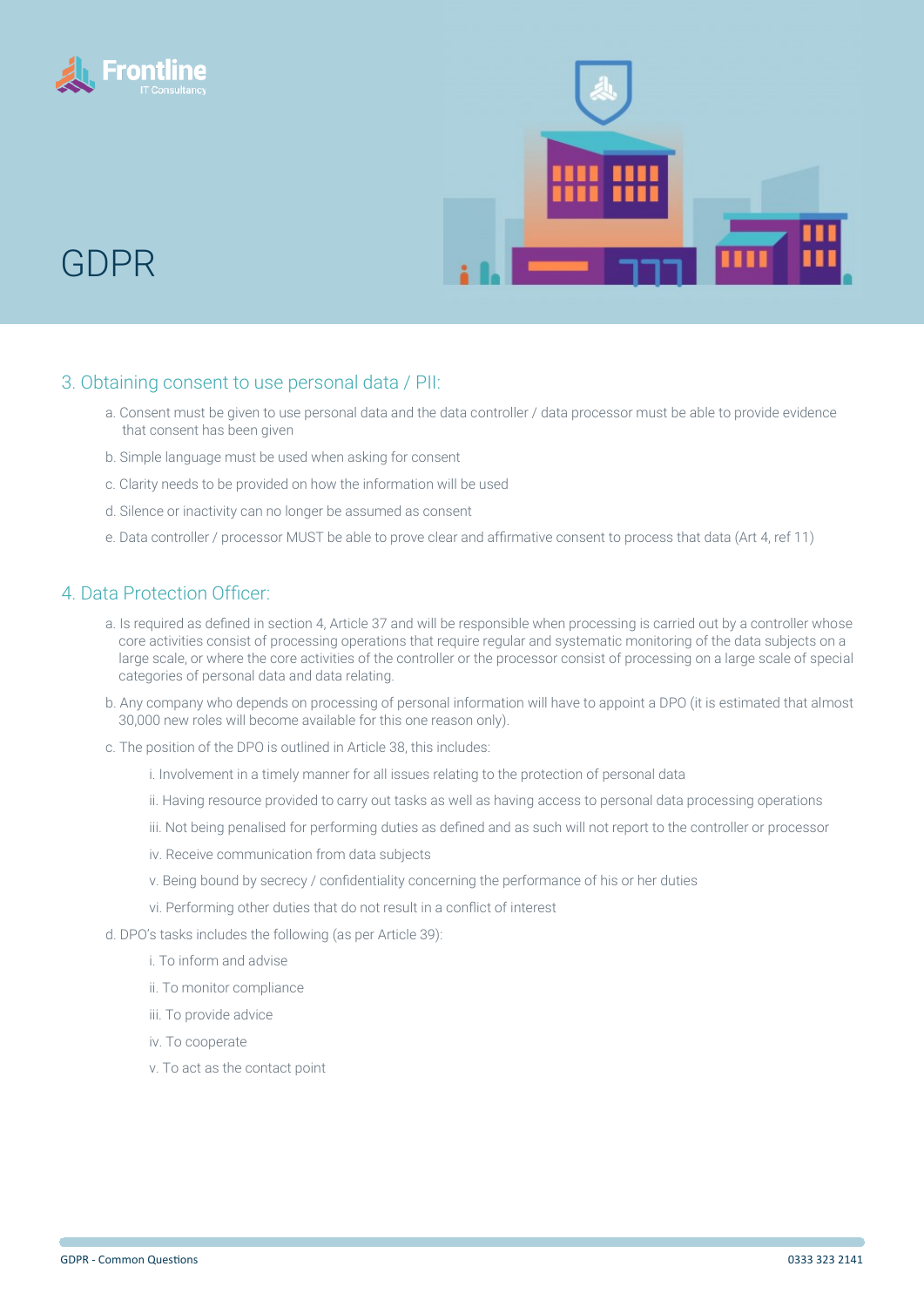



### 5. Data Protection Impact Assessment (or privacy impact assessment):

- a. As per reference 91, a mandatory DPIA / PIA must be performed when:
	- i. monitoring publicly accessible areas on a large scale
	- ii. competent supervisory authority considers that the processing is likely to result in a high risk to the rights and freedoms of data subjects
- b. It is mandatory to conduct a DPIA before any project or piece of work that pertains to personal data as per Article 35

### 6. Personal data breach notification:

- a. As per reference 85 and Article 33, the data controller has 72 hours to notify the supervisory authority
- b. As per reference 87, technological protection and organisational measures should be in place and evidenced (this may help reduce potential fines if the notification timeframe is not met), this is further outlined in Article 32
- c. As per reference 88, a defined procedure / approach / response enables full identification of who must be informed (i.e. law enforcement)
- d. Article 33 defines all requirements for notifying a personal data breach to the supervisory authority
- e. Article 34 further defines activities and responsibilities for communication of a personal data breach to the data subject

### 7. Rights of access by the data subject:

- a. As per Article 15, the data subject has the right to request from the controller whether personal data pertaining to him or her is being processed, access to the personal data as well as:
	- i. Purpose of processing
	- ii. Categories of personal data concerned
	- iii. Recipients or categories of recipients the personal data has or will be disclosed to (in particular the countries / organisations)
	- iv. Period the data will be stored
	- v. Existence of the right to request rectification or erasure of personal data or restriction of processing (concerning the data subject) by the controller
	- vi. The right to lodge a complaint with the supervisory authority
	- vii. What source the information was collected from (if not the data subject)
	- viii. Any automated decision making or profiling processes employed
	- ix. Informed of appropriate measures taken during data transfer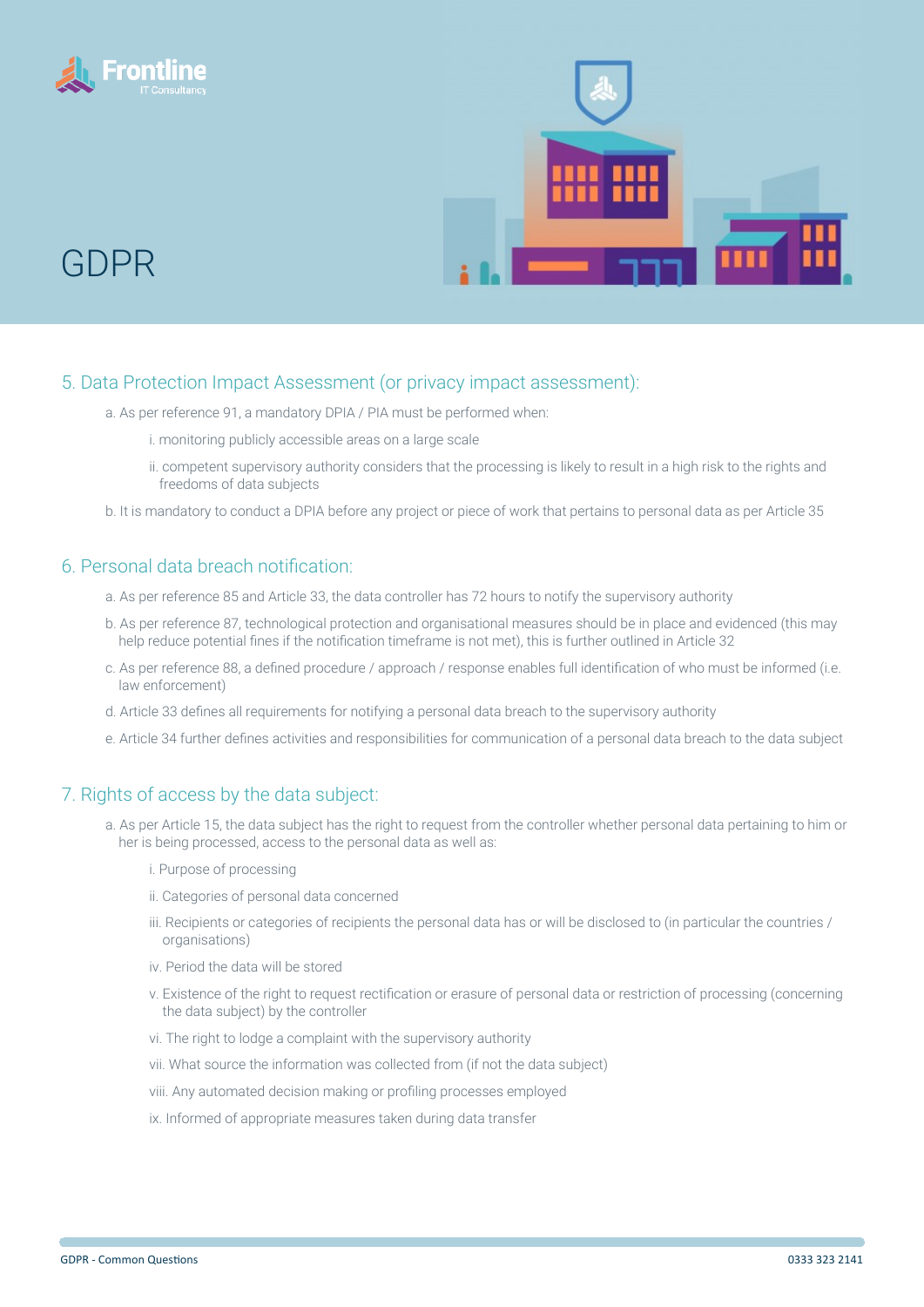



### 8. Right to erasure (the right to be forgotten)

- a. As per article 17, the data subject shall have the right to obtain from the controller the erasure of personal data concerning him or her without undue delay and the controller shall have the obligation to erase personal data without undue delay where one of the following grounds applies:
	- i. the personal data are no longer necessary in relation to the purposes for which they were collected or otherwise processed;
	- ii. the data subject withdraws consent on which the processing is based according to point (a) of Article 6(1), or point (a) of Article 9(2), and where there is no other legal ground for the processing;
	- iii. the data subject objects to the processing pursuant to Article 21(1) and there are no overriding legitimate grounds for the processing, or the data subject objects to the processing pursuant to Article 21(2);
	- iv. the personal data have been unlawfully processed
	- v. the personal data have to be erased for compliance with a legal obligation in Union or Member State law to which the controller is subject;
	- vi. the personal data have been collected in relation to the offer of information society services referred to in Article 8 (1).
- b. Where the controller has made the personal data public and is obliged pursuant to paragraph 1 to erase the personal data, the controller, taking account of available technology and the cost of implementation, shall take reasonable steps, including technical measures, to inform controllers which are processing the personal data that the data subject has requested the erasure by such controllers of any links to, or copy or replication of, those personal data.
- c. Paragraphs 1 and 2 shall not apply to the extent that processing is necessary:
	- i. for exercising the right of freedom of expression and information:
	- ii. for compliance with a legal obligation which requires processing by Union or Member State law to which the controller is subject or for the performance of a task carried out in the public interest or in the exercise of official authority vested in the controller;
	- iii. for reasons of public interest in the area of public health in accordance with points (h) and (i) of Article 9(2) as well as Article 9(3);
	- iv. for archiving purposes in the public interest, scientific or historical research purposes or statistical purposes in accordance with Article 89(1) in so far as the right referred to in paragraph 1 is likely to render impossible or seriously impair the achievement of the objectives of that processing; or
	- v. for the establishment, exercise or defence of legal claims.
- d. As per article 19, the controller shall communicate any rectification or erasure of personal data or restriction of processing carried out in accordance with Article 16, Article 17(1) and Article 18 to each recipient to whom the personal data have been disclosed, unless this proves impossible or involves disproportionate effort. The controller shall inform the data subject about those recipients if the data subject requests it.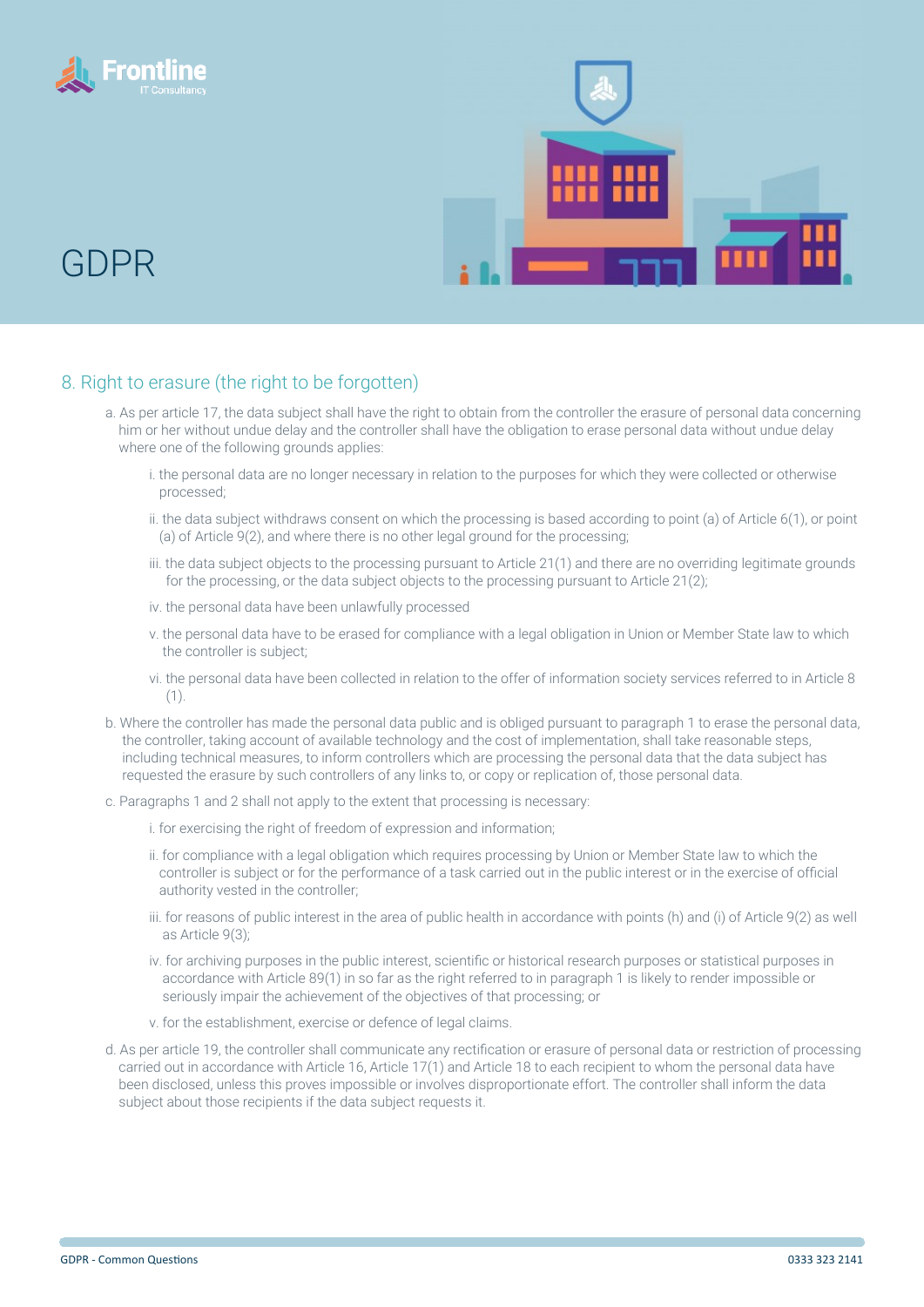



### 9. Right to rectification:

a. As defined in Article 16, the data subject shall have the right to obtain from the controller without undue delay the rectification of inaccurate personal data concerning him or her. Taking into account the purposes of the processing, the data subject shall have the right to have incomplete personal data completed, including by means of providing a supplementary statement.

### 10. Expanded liability:

a. The protection of the rights and freedoms of data subjects as well as the responsibility and liability of controllers and processors, also in relation to the monitoring by and measures of supervisory authorities, requires a clear allocation of the responsibilities under this Regulation, including where a controller determines the purposes and means of the processing jointly with other controllers or where a processing operation is carried out on behalf of a controller.

## 11. Data protection by design and by default (also known as Privacy by Design):

- a. As described in Article 25, the controller shall, both at the time of the determination of the means for processing and at the time of the processing itself, implement appropriate technical and organisational measures, such as pseudonymisation, which are designed to implement data-protection principles, such as data minimisation, in an effective manner and to integrate the necessary safeguards into the processing in order to meet the requirements of this Regulation and protect the rights of data subjects.
- b. The controller shall implement appropriate technical and organisational measures for ensuring that, by default, only personal data which are necessary for each specific purpose of the processing are processed. That obligation applies to the amount of personal data collected, the extent of their processing, the period of their storage and their accessibility. In particular, such measures shall ensure that by default personal data are not made accessible without the individual's intervention to an indefinite number of natural persons.

### 12. General conditions for imposing administrative fines:

- a. Article 83 clearly outlines the financial implication for regulation infringement, specifically of interest are:
	- i. Reference 4, up to €10,000,000 or 2% of the total worldwide annual turnover of the preceding financial year (whichever is higher)
		- 1. Enforced if the obligations of the controller, processor, certification body or monitoring body are not satisfied
	- ii. Reference 5, up to €20,000,000 or 4% of the total worldwide annual turnover of the preceding financial year (whichever is higher)
		- 1. Enforced if basic principles for processing (including consent), subjects' rights, inappropriate transfer of personal data or legal obligations for processing non-compliance are violated